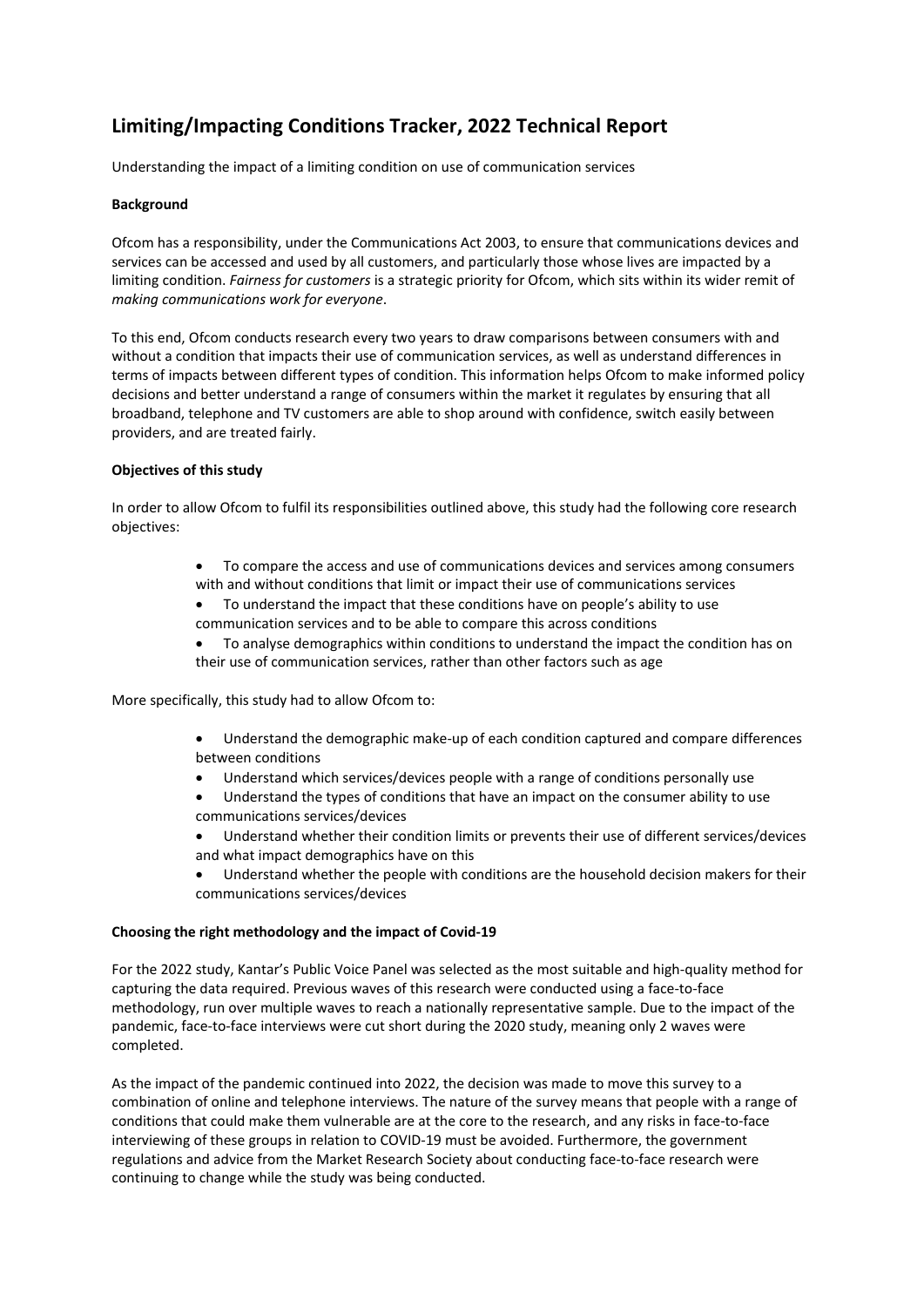Kantar's Public Voice Panel was selected as a high-quality alternative to face-to-face interviewing. Public Voice is a random probability panel, providing gold-standard sampling and representation of the UK population and sub-populations required for this study.

Because Kantar already has a wealth of information about the Public Voice panellists, it was possible to design a sample to reach respondents with and without a condition that impacts or limits their use of communications services and scale the results to be reflective of the UK population as a whole.

## **Kantar's Public Voice Panel[1](#page-1-0)**

Public Voice enables accessible online surveying that is more representative of the public than using quota samples and access panels. The panel was originally recruited using a random sampling approach, using a combination of face-to-face surveying (in 2019) and Address-Based Online Sampling (also known as 'push-toweb') methods. The panel currently includes more than 26,000 individuals aged 16+ in UK.

Random sampling has multiple advantages over the kind of quota sampling common in the research industry (including samples drawn from opt-in panels). Firstly, random samples have a much lower risk of sample bias: every eligible person in the country has a chance of being asked to take part instead of just those who come across an advert to join a panel. Secondly, all survey estimates come with a margin of error. The science underpinning random samples means that we can precisely estimate the margin of error for each statistic in a way that is not possible with a quota sample. 

Fieldwork for Public Voice surveys is intensive to ensure we make the most of that valuable random sample base. Four contact methods are used to encourage participation – emails, text messages, a letter and telephone calls. Online data collection is supplemented with telephone interviewing to both maximise participation and include representatives of (i) the offline population, and (ii) those with motor or (English) literacy difficulties that present barriers to the self-completion of questionnaires.

#### **Questionnaire Design**

The questionnaire was based on the previous wave. Due to the change in mode (the survey was previously conducted face-to-face), there were some small amends made to the scripts to be appropriate for online and telephone survey formats. There were also some further questions added to the survey, including: the addition of *difficulty with speech* as a potential condition for respondents to choose (Question 3, Option 9); more details on levels of confidence and awareness of available support from communications providers (Questions 8 and 9); and whether anyone in the respondent's household is receiving benefits (Question 12).

This means the data is not directly comparable to previous waves of research.

## **Sampling and Fieldwork Design**

The sample was drawn from among the 26,798 respondents to the Public Voice recruitment surveys who were (i) resident in the UK based on the latest information available, (ii) aged 16+, (iii) had joined the Public Voice panel, and (iv) had not left or been removed from the panel.

As part of the recruitment survey, respondents were asked about any long-term conditions they have and the extent to which these conditions impact their daily activities. This created four groups to sample from, and the sample design for this study hangs off the responses to this question (see Table 1.1). Every person whose daily activities are impacted by a condition were included in the sample, while a smaller proportion were sampled among those whose condition does not impact their daily activities and those who do not live with any longterm conditions.

In total, 8,568 panel members were sampled, with 6,855 allocated to the main issued sample and 1,713 to the reserve pool.

<span id="page-1-0"></span><sup>1</sup> <https://www.kantarpublic.com/expertise/data-and-evidence/public-voice>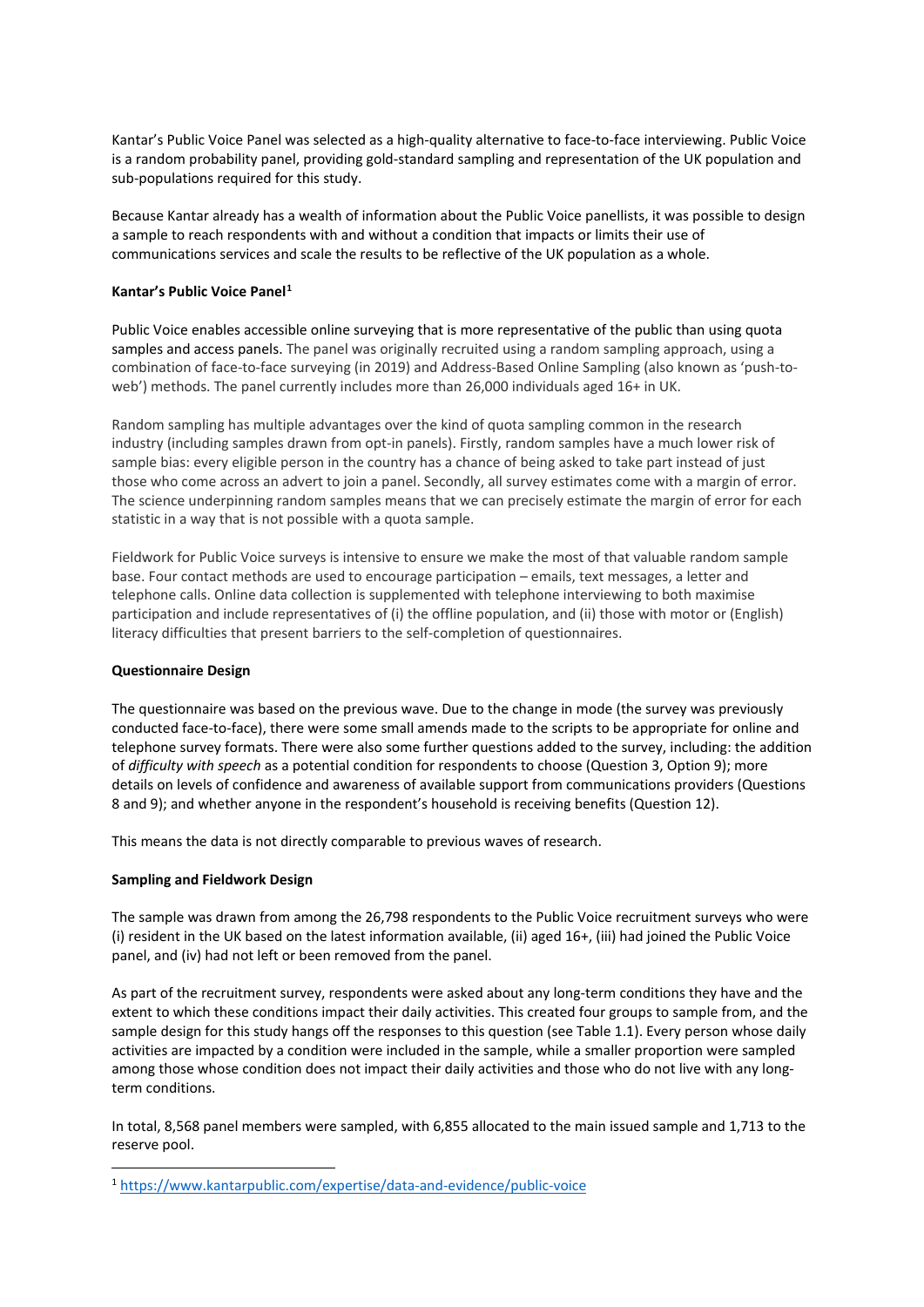| Table 1.1 Within-panel details (Target population: UK, 16+) |  |  |
|-------------------------------------------------------------|--|--|
|                                                             |  |  |

| <b>Groups</b>                    | sample size | PV panel Sampling fraction<br>(main only) | <b>Sampling fraction</b> | <b>Expected</b><br>(main + reserve) respondent sample<br>size (main issue) |
|----------------------------------|-------------|-------------------------------------------|--------------------------|----------------------------------------------------------------------------|
|                                  | N           | %                                         | %                        | N                                                                          |
| 1: Condition limits day-to-day   | 1.830       | 100%                                      | 100%                     | 1,026                                                                      |
| activities a lot                 |             |                                           |                          |                                                                            |
| 2: Condition limits day-to-day   | 3,367       | 100%                                      | 100%                     | 1,928                                                                      |
| activities a little              |             |                                           |                          |                                                                            |
| 3: Condition does not limit day- | 2.898       | 25%                                       | 51%                      | 433                                                                        |
| to-day activities                |             |                                           |                          |                                                                            |
| 4: No Conditions                 | 18,703      | 5%                                        | 10%                      | 498                                                                        |
| Total                            | 26.798      | 26%                                       | 32%                      | 3,885                                                                      |

To maximise the representativeness of the sample in groups 3 and 4 above, the potential respondents were sorted by their recruitment group and household before a random sampling technique was used to select the sample used. The same approach was applied to minimise the number of households where more than one panel member is selected for the survey.

Within the sample illustrated above, there was a mix of panellists who were likely to complete the survey online and those who would be more likely to complete the survey over the telephone. This means that there is representation of the offline population – an important group in a study of this nature, who might find completing a survey online more challenging.

The sample was issued in three stages: Soft Launch, Main Launch, and Reserve Pool.

The respondents within these stages were contacted in a range of ways to maximise response rates and to reflect the preferences they had previously stated for how they wish to be contacted (see Table 1.1 for details).

| Table 1.1: Contact design (excluding. 'soft launch' cases) |  |  |
|------------------------------------------------------------|--|--|
|                                                            |  |  |

|     |                         |                                                                                                                 |                                                            | <b>CONTACT GROUP</b>                             |                                                                   |                    |
|-----|-------------------------|-----------------------------------------------------------------------------------------------------------------|------------------------------------------------------------|--------------------------------------------------|-------------------------------------------------------------------|--------------------|
| Day | <b>Contact</b><br>stage | <b>Email and mobile</b><br>phone                                                                                | mobile<br>phone                                            | <b>Email but no Mobile phone</b><br>but no email | Address only Phone first <sup>2</sup><br>or address &<br>landline |                    |
| 1   | $\mathbf{1}$            | Email with survey link + Email with<br>supporting text message survey link<br>with no link (24hrs<br>later)     |                                                            | Text message<br>with survey<br>link              | Letter                                                            | Advance letter     |
| 5   | $\overline{2}$          | Email with survey link + Email with<br>supporting text message survey link<br>with no link (24hrs<br>later)     |                                                            | Text message<br>with survey<br>link              |                                                                   | Issue to telephone |
| 12  | 3                       | Email with survey link + Email with<br>supporting text message survey link<br>with survey link (24hrs<br>later) |                                                            | Text message<br>with survey<br>link              |                                                                   |                    |
| 14  | $\overline{4}$          | Letter                                                                                                          | Letter                                                     | Letter                                           |                                                                   |                    |
| 14  | 5                       | Issue to telephone                                                                                              | Issue to<br>telephone (if telephone<br>landline<br>number) | Issue to                                         | Issue to<br>telephone (if<br>landline<br>number)                  |                    |
| 24  |                         | Close of fieldwork                                                                                              |                                                            |                                                  |                                                                   |                    |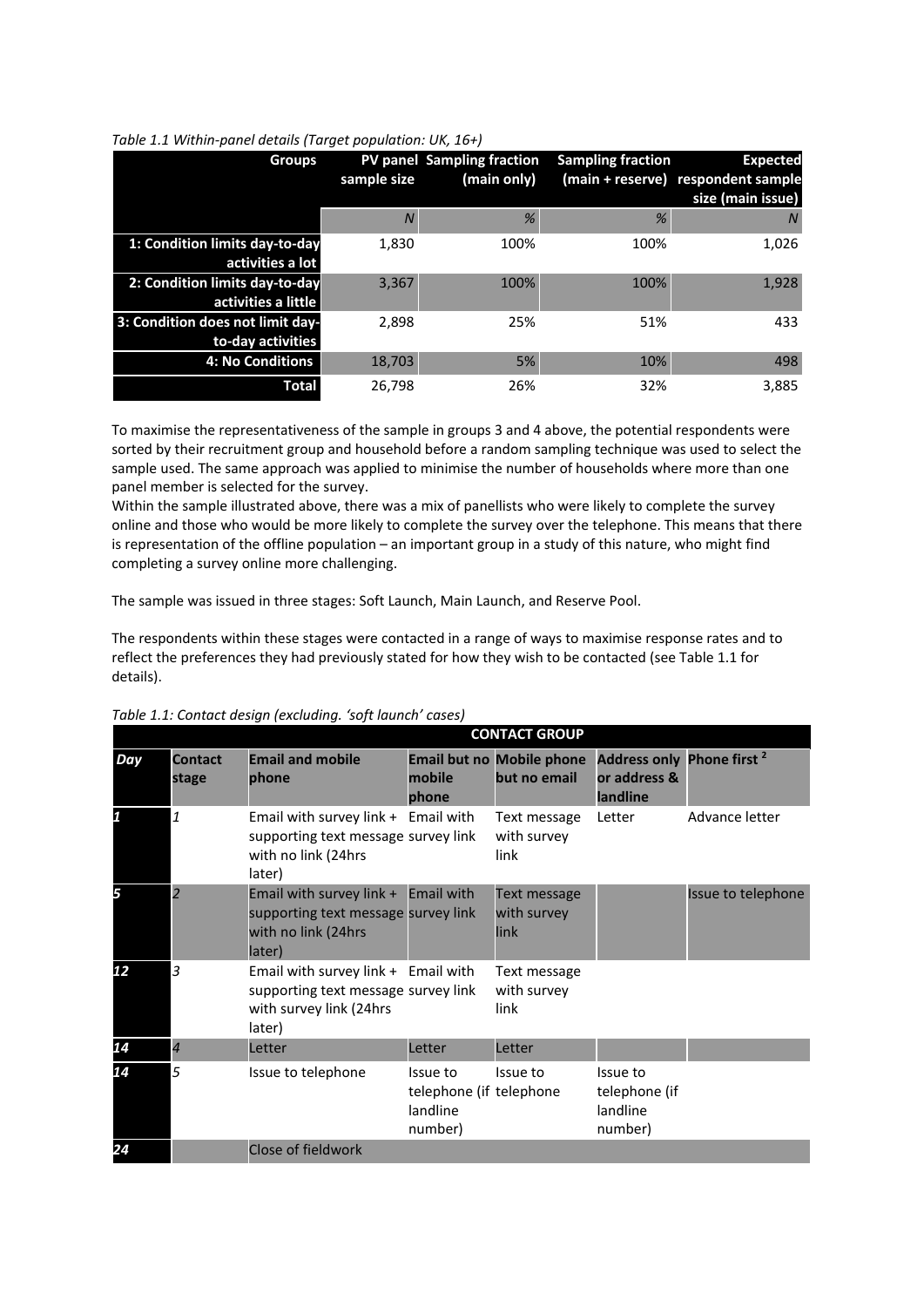## **Fieldwork Performance**

In total, 3,831 questionnaires were completed during fieldwork (3rd-30<sup>th</sup> March 2022) which passed a Quality Control (QC) test.

Of the 3,831 respondents, 3,552 (93%) completed the survey online while 279 (7%) completed the survey by telephone interview. Among the main sample, the telephone interview share was 9%. In total, 4,044 panel members in the main sample were eligible to be called by telephone. 2,596 were called at least once by a telephone interviewer, although some of these ended up completing the survey online.

In total, 279 telephone interviews passed into the final dataset. Table 1.3 shows the final disposition of all issued cases.

| Table 1.3: Final distribution of all issued cases, LCT |  |  |  |
|--------------------------------------------------------|--|--|--|
|--------------------------------------------------------|--|--|--|

|                                                                        | N     | ℅    |
|------------------------------------------------------------------------|-------|------|
| <b>Issued</b>                                                          | 8,568 | 100% |
| Online questionnaire completed and passed QC                           | 3,552 | 41%  |
| Telephone questionnaire completed and passed QC                        | 279   | 3%   |
| No online completion, issued to telephone, non-interview final outcome | 440   | 5%   |
| No online completion, issued to telephone, no final outcome            | 1,368 | 16%  |
| No online completion, not issued to telephone                          | 2,929 | 34%  |

### **Weighting**

The respondent sample was weighted to account for:

- i. variations in sampling probability, both for selection into the Public Voice panel and for selection into the LCT itself
- ii. variations in response probability that are correlated with profile data held about all panel members, and
- iii. any residual demographic differences between the LCT respondent sample and a population benchmark: the weighted 16+ UK population taken from the ONS *Labour Force Survey* of August to October 2021 (the latest available).

The weighting process compensates for LCT non-response bias effectively. A calibration weight was also generated to fulfil the general protocol for Public Voice surveys that sex/age, region, highest educational qualification and birth country distributions should be exactly aligned with national statistics.

In addition, for the LCT, the share of the weighted sample that reported at least one impairment at Q3 (that impacts or limits daily activities or work) was constrained to match the weighted Labour Force Survey share reporting a long-term<sup>[2](#page-3-0)</sup> health condition that limits day-to-day activities either 'a lot' or 'a little'. There is by no means perfect alignment between the LCT and LFS questions, but it seemed sensible to select a benchmark of some kind, given the importance of the sample structure in this respect.

This process ensures that the weighted respondent sample is representative of the population with respect to sex intersected with age group, region, birth country, highest educational level, and long-term illness/disability status.

<span id="page-3-0"></span> $2$  Lasted - or expected to last - at least 12 months.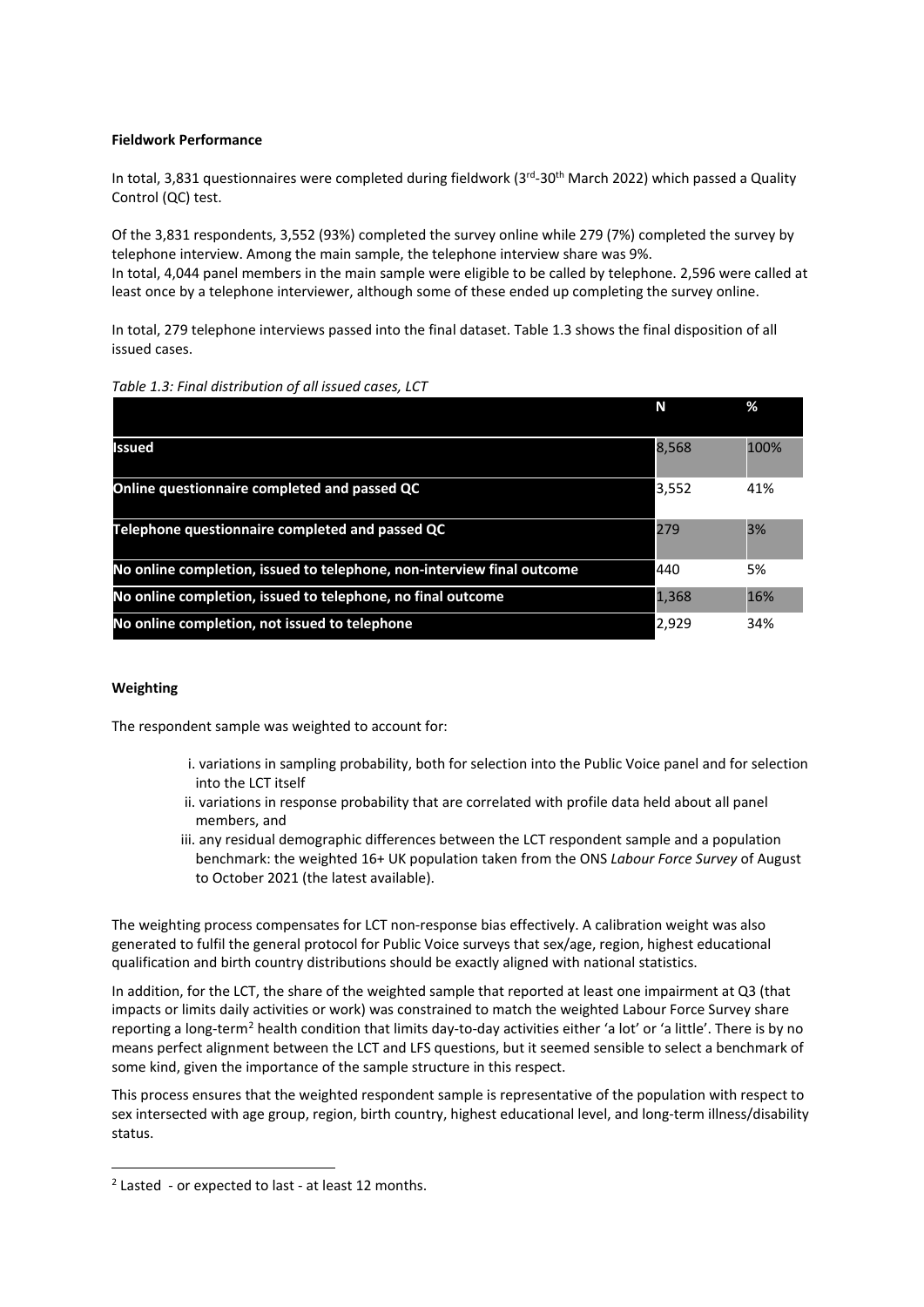Table 1.4 shows the calibration matrix that was used for the LCT, derived from the ONS *Labour Force Survey* of August through October 2021 but with some adjustments to reflect minor differences between the LFS and Public Voice variables.

| Variable      | Category               | % of population |
|---------------|------------------------|-----------------|
|               |                        |                 |
|               |                        |                 |
|               | All                    | 100.0           |
| Sex/age group | Male 16-24             | 6.5             |
|               | Male 25-34             | 8.4             |
|               | Male 35-44             | 7.8             |
|               | <b>Male 45-54</b>      | 7.9             |
|               | Male 55-64             | 7.7             |
|               | Male 65-74             | $6.0\,$         |
|               | Male 75+               | 4.6             |
|               | Female 16-24           | 6.2             |
|               | Female 25-34           | 8.2             |
|               | Female 35-44           | 8.0             |
|               | Female 45-54           | 8.2             |
|               | Female 55-64           | 8.0             |
|               | Female 65-74           | 6.5             |
|               | Female 75+             | 5.8             |
|               | *Other                 | 0.2             |
| Region        | <b>NE England</b>      | 4.0             |
|               | NW England             | 10.9            |
|               | Yorkshire & The Humber | 8.2             |
|               | <b>E</b> Midlands      | 7.2             |
|               | W Midlands             | 8.8             |
|               | E England              | 9.4             |

# *Table 1.4: ONS Labour Force Survey population estimates, August through October 2021, UK adults aged 16+*